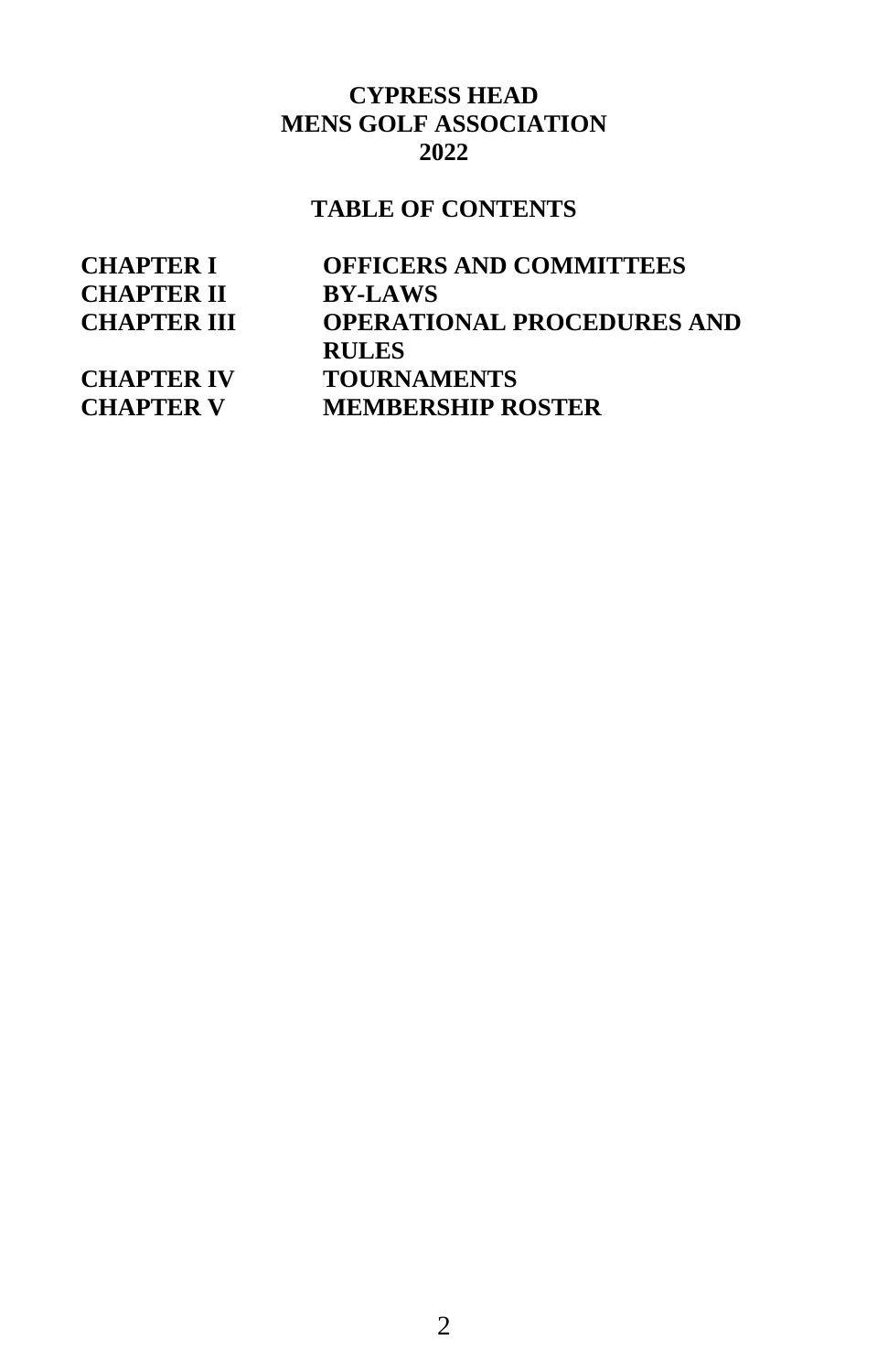#### **CHAPTER I CYPRESS HEAD MENS GOLF ASSOCIATION OFFICERS AND COMMITTEES 2022**

| <b>PRESIDENT</b>      | <b>JACK NAHRI</b>                | 440-813-4518             |
|-----------------------|----------------------------------|--------------------------|
| <b>VICE-PRESIDENT</b> | <b>MIKE BAGNATO</b>              | 419-577-4140             |
| <b>SECRETARY</b>      | <b>LEE PEREKSTA</b>              | 265-4417                 |
| <b>TREASURER</b>      | <b>TONY DELMONTE</b>             | 321-432-3423             |
|                       | <b>COMMITTEES</b>                |                          |
| <b>TOURNAMENT:</b>    | <b>JIM WALSH – Chairman</b>      |                          |
|                       | <b>BILL SCHELL</b>               | <b>BILL RIEGER</b>       |
|                       | <b>TONY ADDEO</b>                | <b>GARY BRIDEAU</b>      |
|                       | <b>BOBBY GREENE</b>              | <b>DENNIS KNOX</b>       |
| <b>HANDICAP:</b>      | <b>BRUCE McKNIGHT – Chairman</b> |                          |
|                       | <b>BILL FERGUSON</b>             | <b>MIKE BAZANOS</b>      |
| <b>MEMBERSHIP:</b>    | <b>DAVE ROWLAND - Chairman</b>   |                          |
| <b>REGISTRATION:</b>  | TIM HILL - Chairman              |                          |
|                       | <b>MIKE BAGNATO</b>              | <b>BILL BONNELL MIKE</b> |
|                       | <b>BAZANOS</b>                   | <b>GARY ELLIOTT</b>      |
|                       | <b>BOB FINNICK</b>               | <b>NORM FRY</b>          |
|                       | <b>BILL FERGUSON</b>             | <b>RAY GEIGER</b>        |
|                       | <b>KEVIN HANNAH</b>              | <b>ROBERT BOYD</b>       |
|                       | <b>MARTY LAMEY</b>               | <b>RON MEDHURST</b>      |
|                       | <b>JOHN MOSS</b>                 | <b>BILL PEEBLES</b>      |
|                       | <b>LEW RICE</b>                  | <b>FRED THOMAS</b>       |
|                       | <b>KEVIN WATERS</b>              | <b>PHIL MELE</b>         |
|                       | <b>BOB STRAZAR</b>               | <b>PAUL ROUSAN</b>       |
|                       | <b>ROBERT BLACK</b>              | <b>KEVIN STOVER</b>      |
|                       | <b>DAN RITCHIE</b>               | <b>BILLY McCULLOGH</b>   |
|                       | <b>TONY ADDEO</b>                |                          |
| <b>RULES:</b>         | <b>BILL SCHELL - Chairman</b>    |                          |
|                       | <b>MIKE BAGNATO MIKE BAZANOS</b> |                          |
|                       | <b>JIM DYER</b>                  | <b>LENNY OLSZEWSKI</b>   |
|                       | <b>NORM FRY</b>                  |                          |

#### **FOOD, BEVERAGE AND EVENT SUPPORT: BILL SCHIEDER – Chairman**